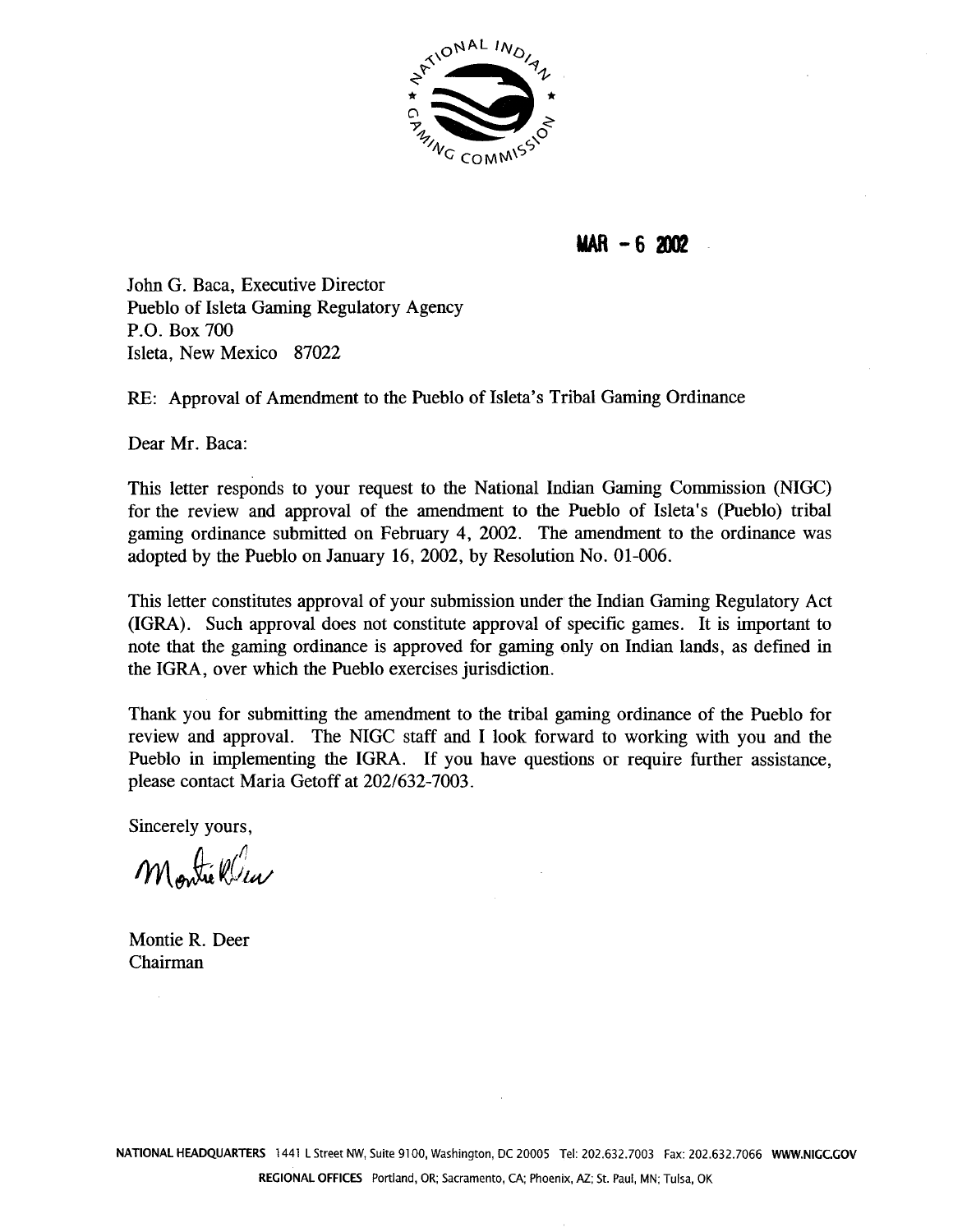$;$   $\cap$  $\in$  $\cap$  $\in$  $\mathbb{N}$ 

**~~ ~Mi~SIO1**



**~x: 505-869-0454**



# **RESOLUTION NO. 01-** 006

#### **Pueblo of Isleta Gaming Regulatory Agency**

**At a duly called meeting of the Tribal Council of the Pueblo of Isleta, the following resolution was passed:**

- **WHEREASthe Pueblo of Isleta Tribal Council has by Resolution 95-03, as subsequently amended by Resolution 00-108, established the Pueblo of Isleta Gaming Commission to exercise tribal regulatory authority over Gaming activities conducted upon the sovereign lands of the Pueblo of**  $I$ sleta, including those conducted by the Pueblo's gaming enterprise, the **Isleta Casino & Resort ("Pueblo Gaming");**
- **WHEREAS, based upon the experience of the Pueblo of Isleta, Tribal Council has determined that the Gaming Commission Model provided for in Resolution 95-03 and 00-108 is no longer the most effective and efficient way in which to exercise the sovereign governmental authority of the Pueblo of Isleta over Pueblo Gaming;**
- **WHEREAS**, in view of the Pueblo's newly approved Compact for Class III Gaming **with the State of New Mexico (the Compact), the adoption of the Pueblo of Isleta Gaming License Review Procedures by Resolution 01-104, and other events and circumstances, this is an opportune time at which to restructure** the regulatory entity through which the Pueblo of Isleta's **sovereign regulatory authority over Pueblo Gaming is exercised.**

**NOW, THEREFORE, BE IT RESOLVED by the Tribal Council of the Pueblo of Isleta:**

#### **Article <sup>I</sup> Gaming Regulatory Agency**

**1. There is hereby established the Pueblo of Isleta Gaming Regulatory Agency (the Isleta Gaming Regulatory Agency). For purposes of maintaining familiarity of reference to regulated parties, consuming existing stationary, forms, supplies and other materials, and to allow the Isleta Gaming**

**i.\_ ~ ~ ~ ~ -~ ~ ~ ~ ~ <sup>A</sup> ~ .~. ~- .~ ~. .~. ~**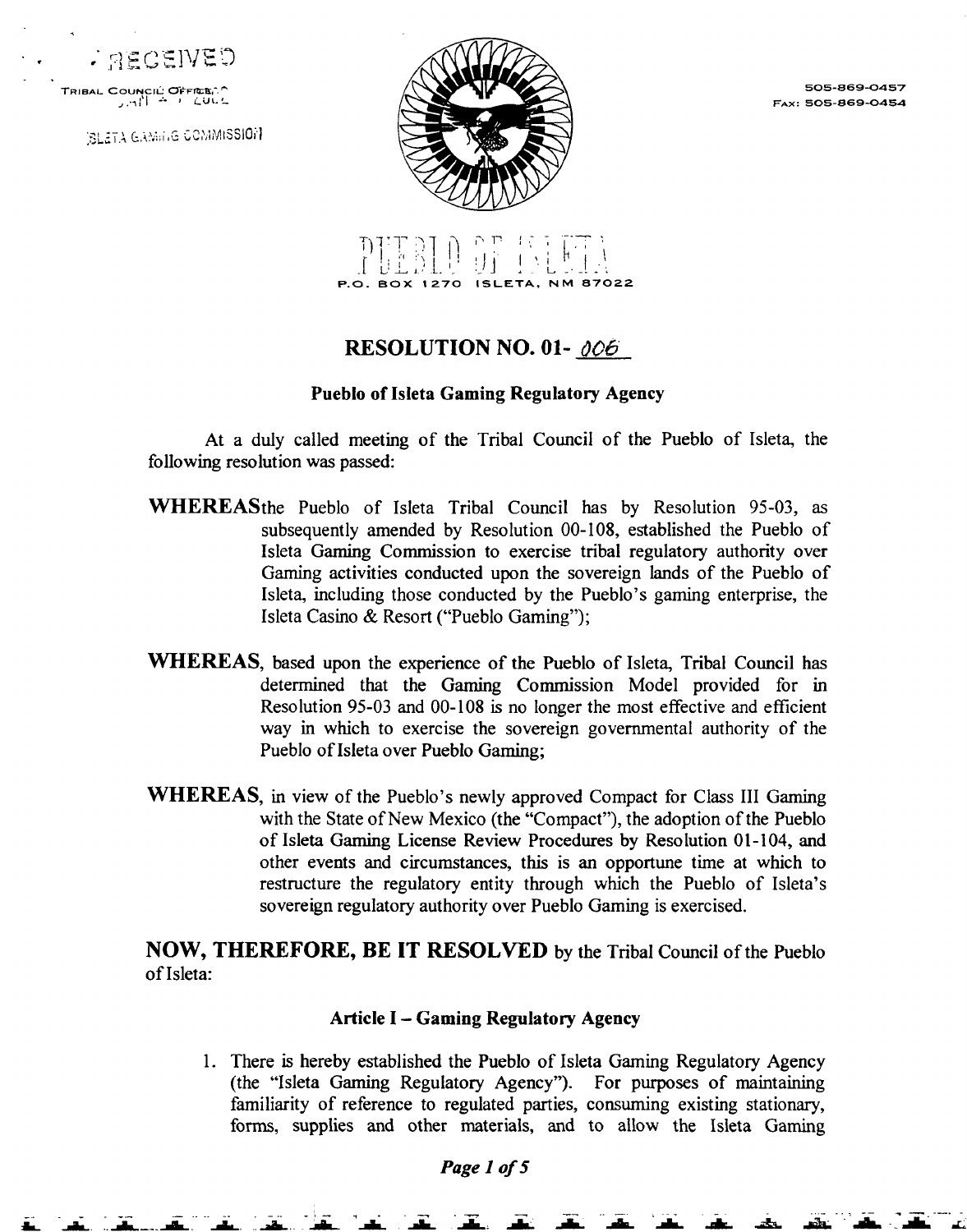**Regulatory Agency to amend all relevant forms, documents and materials in an** orderly fashion, the Isleta Gaming Regulatory Agency may identify and **refer to itself as the Pueblo of Isleta Gaming Commission until June 30, 2002.**

- **2. The Isleta Gaming Regulatory Agency shall be composed of an Executive Director and such staff as shall be necessary and appropriate to carry out the duties and responsibilities delegated to the Isleta Gaming Regulatory Agency by this resolution.**
- **3. The Executive Director shall be appointed by the Tribal Council; provided, however, that the Executive Director may be removed at any time if <sup>a</sup> majority of the total number of members of the Pueblo of Isleta Tribal Council find that such removal is in the interest of effective regulation of Pueblo Gaming.**
- **4. Tribal Council shall annually approve a budget for the Isleta Gaming Regulatory Agency and appropriate such finds as may be necessary to allow the Agency to effectively regulate Pueblo Gaming.**

#### **Article H Authority and Duties of General Executive Director**

- **1. All of the authority, responsibility and duties delegated to the Isleta Gaming Regulatory Agency by this Resolution shall be exercised by the Executive Director. Executive Director may delegate any of such authority, responsibilities and duties to members of the Isleta Gaming Regulatory Agency stag provided that the Director shall remain responsible to ensure that said responsibilities and duties are effectively carried out.**
- **2. The Executive Director shall supervise all Isleta Gaming Regulatory Agency staff in accordance with the Pueblo of Isleta Personnel Policies and Procedures and such other laws, policies and procedures that may apply to employees of the Pueblo of Isleta generally or the staff of the Isleta Gaming Regulatory Agency specifically.**
- **3. The Executive Director shall annually propose <sup>a</sup> budget to Tribal Council for the Isleta Gaming Regulatory Agency and provide appropriate justification for all budgeted items and their necessity for the effective regulation of Pueblo Gaming. The Executive Director shall be responsible for authorizing all expenditures from the approved budget. The Executive Director may delegate to staff personnel of the Isleta Gaming Regulatory Agency such authority over the expenditure of budgeted funds as he or she may determine necessary or appropriate for the Isleta Gaming Regulatory Agency to carry out its responsibilities and duties pursuant to this Resolution.**

#### **Article Ill Authority, Responsibilities and Duties**

**1. The Isleta Gaming Regulatory Agency shall on behalf of the Pueblo of Isleta exercise any and all regulatory authority and duties of the Tribe specified in Pueblo of Isleta Ordinance: Permitted Gaming 94-02, as amended, and Pueblo**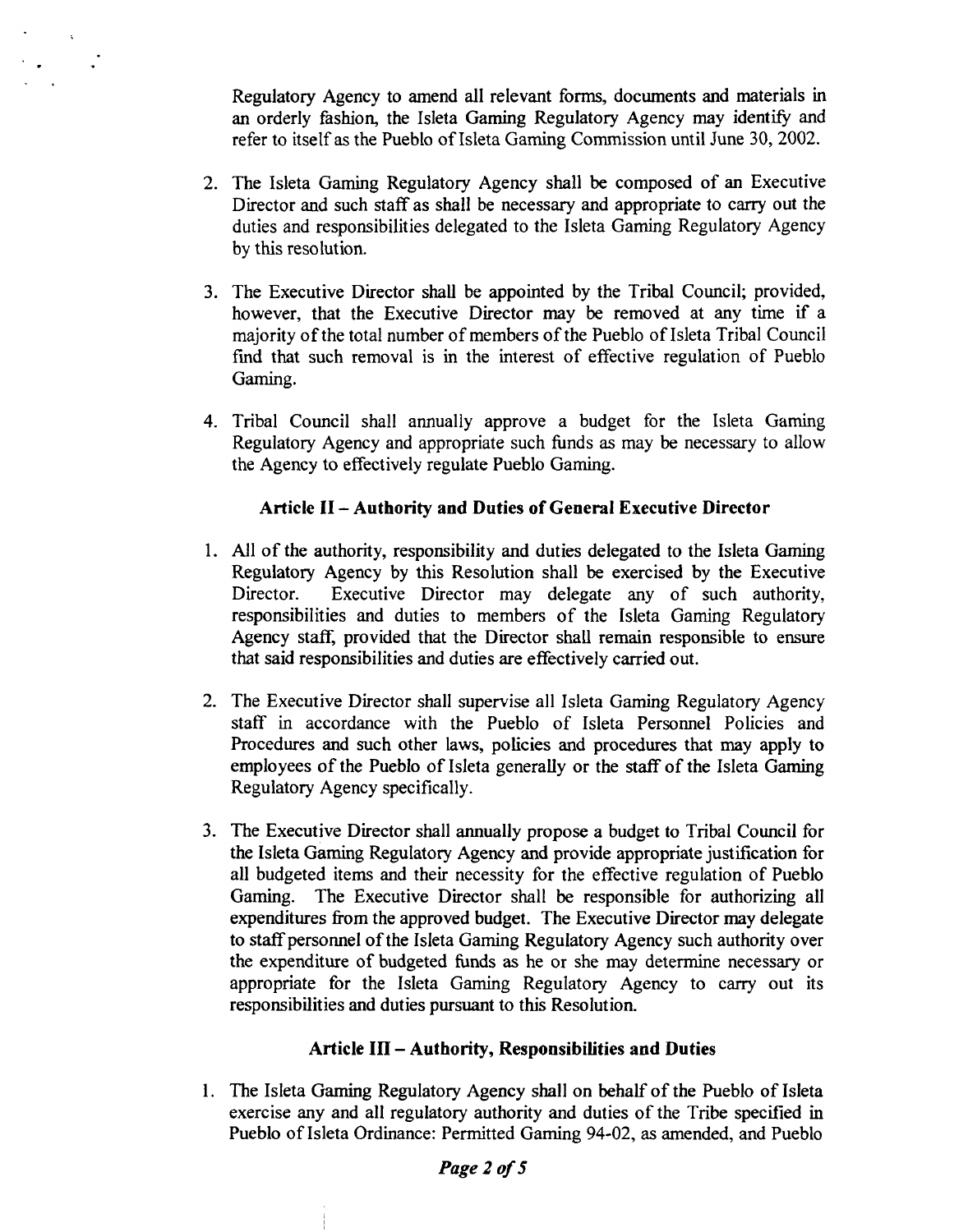**of Isleta Ordinance of Tribal Law: Permitted Gaming, adopted September 23, 1997, including the backgrounding and licensure of all employees and other persons requiring to be licensed under said ordinances, and shall assure compliance with such ordinances by the Pueblo of Isleta, its Gaming enterprise and any and all other persons involved in or associated with Pueblo Gaming.**

- **2. The Isleta Gaming Regulatory Agency shall perform on behalf of the Pueblo of Isleta any and all gaming regulatory duties required by, and shall assure compliance with, the Indian Gaming Regulatory Act, the regulations and authoritative rulings of the National Indian Gaming Commission, and the minimum internal control standards established by the National Indian Gaming Commission.**
- **3. The Isleta Gaming Regulatory Agency shall act as the Tribal Gaming Agency described in the Pueblo of Isletas Class III Gaming Compact with the State of New Mexico, shall exercise the authority, carry out the responsibilities and perform the duties of the Tribal Gaming Agency specified in the Compact, and shall ensure that Class Ill Pueblo Gaming is conducted in accordance with the Compact.**
- **4. The Isleta Gaming Regulatory Agency shall exercise the authority, carry out the responsibilities and perform the duties of the Pueblo of Isleta Gaming Commission described in the existing regulations of the Pueblo of Isleta Gaming Commission, Chapters 1-21. Any and all references within said regulations to the authority, responsibilities and duties of the Gaming Commission or individual Commissioners shall henceforth be deemed to refer to the Executive Director. Executive Director may delegate such authority, responsibilities and duties specified in said regulations to members of the Isleta Gaming Regulatory Agency staff as necessary and appropriate to carry out the Isleta Gaming Regulatory Agencys responsibilities and duties with respect to the regulation of Pueblo Gaming.**
- **5. The Isleta Gaming Regulatory Agency shall ensure that the Pueblos Gaming enterprise establishes internal controls that are at least as restrictive as the National Indian Gaming Commission minimum internal controls, and shall provide regulatory oversight to assure compliance with established internal controls.**
- **6. On or before June 30, 2002, the Isleta Gaming Regulatory Agency shall propose such revisions to the Isleta Gaming Commission Regulations currently in effect as shall be necessary and appropriate to reflect the assumption of gaming regulatory responsibilities and duties by the Isleta Gaming Regulatory Agency and the delegation of gaming regulatory authority to the Isleta Gaming Regulatory Agency by Tribal Council. The Isleta Gaming Regulatory Agency may also propose from time to time such amendments, supplements and deletions from the regulations as the Executive Director may determine to be necessary or appropriate for the effective regulation of Pueblo Gaming. All amendments, supplements and deletions**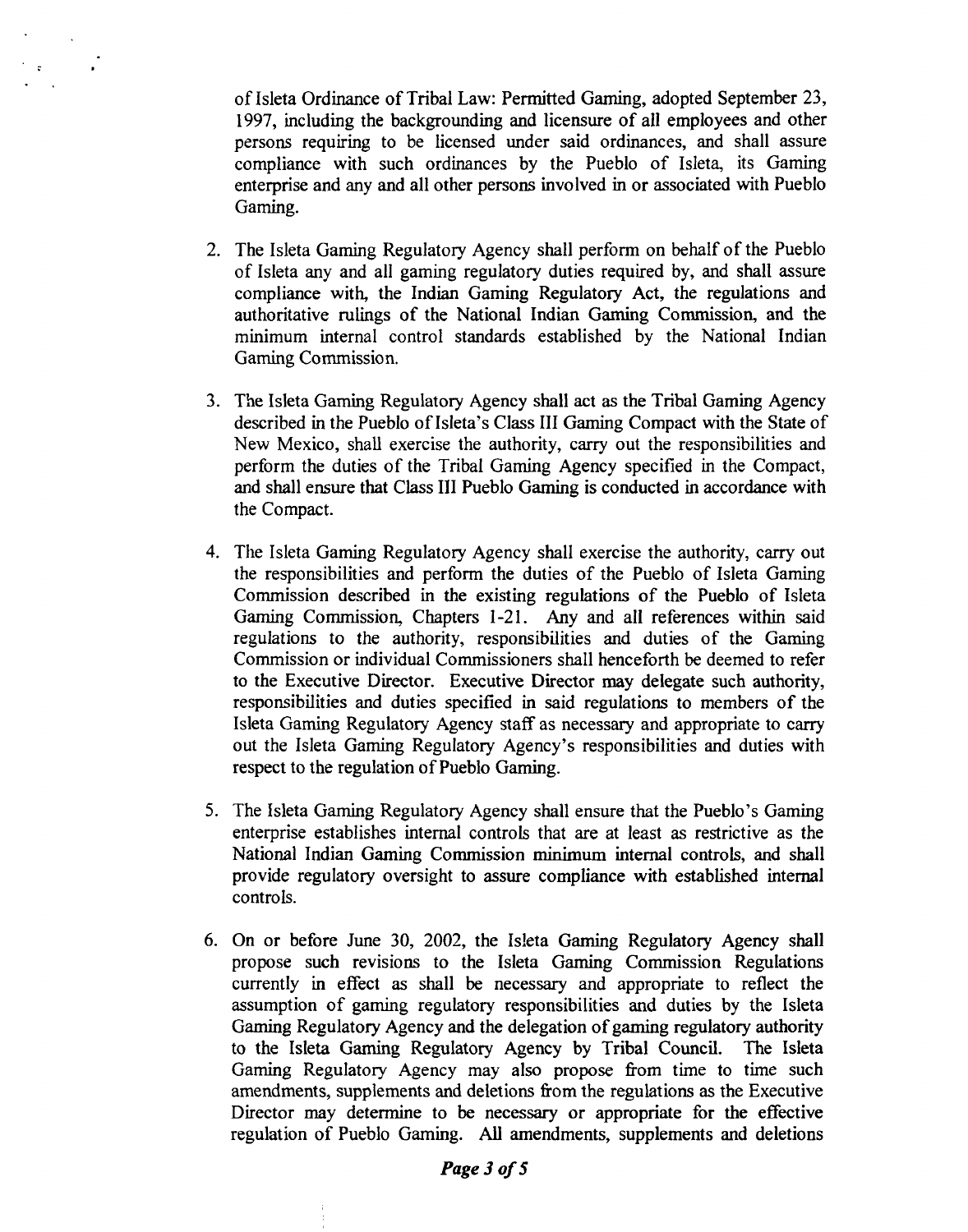**from the regulations shall be approved by Tribal Council prior to their effectiveness.**

**7. The Isleta Gaming Regulatory Agency shall exercise such other authority, carry out such other responsibilities and perform such other duties as may be necessary to assure that the conduct of Pueblo Gaming is in compliance with all applicable laws affecting the conduct of gaming.**

#### **Article IV Miscellaneous**

- **1. The Isleta Gaming Regulatory Agency shall act as the independent gaming regulator of all Pueblo Gaming and shall maintain the highest standards of integrity and diligence in its work. No member of Tribal Council shall serve as Executive Director or be employed by the Isleta Gaming Regulatory Agency during the term of his or her service as a Tribal Council person. Neither the Executive Director nor any staff member of the Isleta Gaming Regulatory Agency shall receive any compensation or other valuable consideration from the Gaming enterprise of the Pueblo of Isleta as an employee, agent or vendor, or as an employee, agent or owner of any such vendor. The Executive Director and the staff of the Isleta Gaming Regulatory Agency are employed by the Pueblo of Isleta Tribal Government and are not employed by the Gaming enterprise. Neither the Executive Director nor staff of the Isleta Gaming Regulatory Agency shall participate in any form of Pueblo Gaming during the period of their employment with the Isleta Gaming Regulatory Agency.**
- **2. Unless expressly authorized by Pueblo of Isleta Tribal Council Resolution, the Isleta Gaming Regulatory Agency may not:**
	- **1. Enter agreements of any kind for the Pueblo.**
	- **2. Pledge the credit of the Pueblo.**
	- **3. Dispose of or encumber real or personal property of the Pueblo.**
	- **4. Waive any right of, or release any obligation owed to the Pueblo of Isleta.**
	- **5. Waive any other rights, privileges, or immunities of the Pueblo of Isleta.**
	- **6. Approve unbudgeted expenditures.**
- **3. Actions of the Isleta Gaming Regulatory Agency with respect to the denial, suspension or revocation of any gaming license of any employee of, or vendor doing** business with, the Pueblo's Gaming enterprise shall be subject to review **under the Gaming License Review Procedures established by Resolution 01- 104.**
- **4. The Isleta Gaming Regulatory Agency as an integral part of the Tribal Government of the Pueblo of Isleta shall possess sovereign immunity of the Pueblo from suit, except as may otherwise be specifically approved by the Tribal Council of the Pueblo of Isleta.**